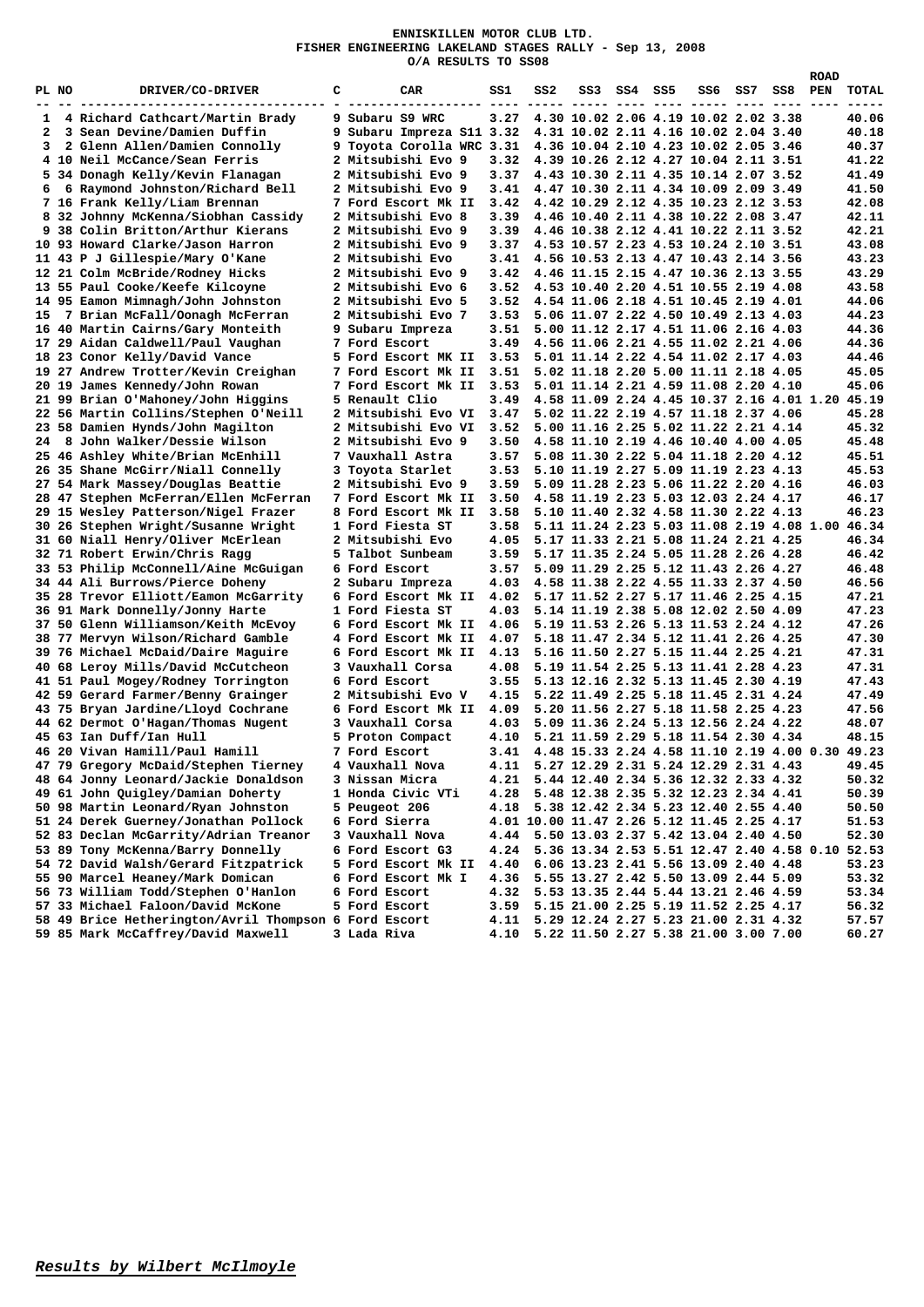**ENNISKILLEN MOTOR CLUB LTD. FISHER ENGINEERING LAKELAND STAGES RALLY - Sep 13, 2008 CLASS RESULTS TO SS8** 

|                |              |                                                  |                                                              |      |                                                      |                                                 |             |  |         | <b>ROAD</b> |       |
|----------------|--------------|--------------------------------------------------|--------------------------------------------------------------|------|------------------------------------------------------|-------------------------------------------------|-------------|--|---------|-------------|-------|
|                | C PL. NO.    | DRIVER/CO-DRIVER                                 | CAR                                                          | SS1  | SS2                                                  |                                                 | SS3 SS4 SS5 |  | SS6 SS7 | SS8 PEN     | TOTAL |
|                |              |                                                  |                                                              |      |                                                      |                                                 |             |  |         |             |       |
| $\mathbf{1}$   | 1            | 26 Stephen Wright/Susanne Wright                 | Ford Fiesta ST                                               |      | 3.58 5.11 11.24 2.23 5.03 11.08 2.19 4.08 1.00 46.34 |                                                 |             |  |         |             |       |
|                |              |                                                  |                                                              | 4.03 |                                                      | 5.14 11.19 2.38 5.08 12.02 2.50 4.09            |             |  |         |             |       |
|                | $\mathbf{2}$ | 91 Mark Donnelly/Jonny Harte                     | Ford Fiesta ST                                               |      |                                                      |                                                 |             |  |         |             | 47.23 |
|                | 3            | 61 John Quigley/Damian Doherty                   | Honda Civic VTi                                              | 4.28 |                                                      | 5.48 12.38 2.35 5.32 12.23 2.34 4.41            |             |  |         |             | 50.39 |
|                |              |                                                  |                                                              |      |                                                      |                                                 |             |  |         |             |       |
| $\overline{a}$ | $\mathbf{1}$ | 10 Neil McCance/Sean Ferris                      | Mitsubishi Evo 9                                             | 3.32 |                                                      | 4.39 10.26 2.12 4.27 10.04 2.11 3.51            |             |  |         |             | 41.22 |
|                | 2            | 34 Donagh Kelly/Kevin Flanagan                   | Mitsubishi Evo 9                                             | 3.37 |                                                      | 4.43 10.30 2.11 4.35 10.14 2.07 3.52            |             |  |         |             | 41.49 |
|                | 3            | 6 Raymond Johnston/Richard Bell                  | Mitsubishi Evo 9                                             | 3.41 |                                                      | 4.47 10.30 2.11 4.34 10.09 2.09 3.49            |             |  |         |             | 41.50 |
|                | 4            | 32 Johnny McKenna/Siobhan Cassidy                | Mitsubishi Evo 8                                             | 3.39 |                                                      | 4.46 10.40 2.11 4.38 10.22 2.08 3.47            |             |  |         |             | 42.11 |
|                | 5            | 38 Colin Britton/Arthur Kierans                  | Mitsubishi Evo 9                                             | 3.39 |                                                      | 4.46 10.38 2.12 4.41 10.22 2.11 3.52            |             |  |         |             | 42.21 |
|                | 6            | 93 Howard Clarke/Jason Harron                    | Mitsubishi Evo 9                                             | 3.37 |                                                      | 4.53 10.57 2.23 4.53 10.24 2.10 3.51            |             |  |         |             | 43.08 |
|                |              |                                                  |                                                              |      |                                                      |                                                 |             |  |         |             |       |
|                | 7            | 43 P J Gillespie/Mary O'Kane                     | Mitsubishi Evo                                               | 3.41 |                                                      | 4.56 10.53 2.13 4.47 10.43 2.14 3.56            |             |  |         |             | 43.23 |
|                | 8            | 21 Colm McBride/Rodney Hicks                     | Mitsubishi Evo 9                                             | 3.42 |                                                      | 4.46 11.15 2.15 4.47 10.36 2.13 3.55            |             |  |         |             | 43.29 |
|                | 9            | 55 Paul Cooke/Keefe Kilcoyne                     | Mitsubishi Evo 6                                             | 3.52 |                                                      | 4.53 10.40 2.20 4.51 10.55 2.19 4.08            |             |  |         |             | 43.58 |
|                | 10           | 95 Eamon Mimnagh/John Johnston                   | Mitsubishi Evo 5                                             |      | 3.52 4.54 11.06 2.18 4.51 10.45 2.19 4.01            |                                                 |             |  |         |             | 44.06 |
|                | 11           | 7 Brian McFall/Oonagh McFerran                   | Mitsubishi Evo 7                                             | 3.53 |                                                      | 5.06 11.07 2.22 4.50 10.49 2.13 4.03            |             |  |         |             | 44.23 |
|                | 12           | 56 Martin Collins/Stephen O'Neill                | Mitsubishi Evo VI                                            | 3.47 |                                                      | 5.02 11.22 2.19 4.57 11.18 2.37 4.06            |             |  |         |             | 45.28 |
|                | 13           | 58 Damien Hynds/John Magilton                    | Mitsubishi Evo VI                                            | 3.52 |                                                      | 5.00 11.16 2.25 5.02 11.22 2.21 4.14            |             |  |         |             | 45.32 |
|                | 14           |                                                  |                                                              |      |                                                      |                                                 |             |  |         |             |       |
|                |              | 8 John Walker/Dessie Wilson                      | Mitsubishi Evo 9                                             | 3.50 | 4.58 11.10 2.19 4.46 10.40 4.00 4.05                 |                                                 |             |  |         |             | 45.48 |
|                | 15           | 54 Mark Massey/Douglas Beattie                   | Mitsubishi Evo 9                                             |      | 3.59 5.09 11.28 2.23 5.06 11.22 2.20 4.16            |                                                 |             |  |         |             | 46.03 |
|                | 16           | 60 Niall Henry/Oliver McErlean                   | Mitsubishi Evo                                               | 4.05 |                                                      | 5.17 11.33 2.21 5.08 11.24 2.21 4.25            |             |  |         |             | 46.34 |
|                | 17           | 44 Ali Burrows/Pierce Doheny                     | Subaru Impreza                                               | 4.03 |                                                      | 4.58 11.38 2.22 4.55 11.33 2.37 4.50            |             |  |         |             | 46.56 |
|                | 18           | 59 Gerard Farmer/Benny Grainger                  | Mitsubishi Evo V                                             | 4.15 |                                                      | 5.22 11.49 2.25 5.18 11.45 2.31 4.24            |             |  |         |             | 47.49 |
|                |              |                                                  |                                                              |      |                                                      |                                                 |             |  |         |             |       |
| 3              | 1            | 35 Shane McGirr/Niall Connelly                   | Toyota Starlet                                               | 3.53 |                                                      | 5.10 11.19 2.27 5.09 11.19 2.23 4.13            |             |  |         |             | 45.53 |
|                | 2            | 68 Leroy Mills/David McCutcheon                  | Vauxhall Corsa                                               | 4.08 |                                                      | 5.19 11.54 2.25 5.13 11.41 2.28 4.23            |             |  |         |             | 47.31 |
|                | 3            | 62 Dermot O'Hagan/Thomas Nugent                  | Vauxhall Corsa                                               |      | 4.03 5.09 11.36 2.24 5.13 12.56 2.24 4.22            |                                                 |             |  |         |             | 48.07 |
|                | 4            | 64 Jonny Leonard/Jackie Donaldson                | Nissan Micra                                                 |      | 4.21 5.44 12.40 2.34 5.36 12.32 2.33 4.32            |                                                 |             |  |         |             | 50.32 |
|                | 5            |                                                  |                                                              |      |                                                      |                                                 |             |  |         |             |       |
|                |              | 83 Declan McGarrity/Adrian Treanor               | Vauxhall Nova                                                |      | 4.44 5.50 13.03 2.37 5.42 13.04 2.40 4.50            |                                                 |             |  |         |             | 52.30 |
|                | 6            | 85 Mark McCaffrey/David Maxwell                  | Lada Riva                                                    | 4.10 |                                                      | 5.22 11.50 2.27 5.38 21.00 3.00 7.00            |             |  |         |             | 60.27 |
|                |              |                                                  |                                                              |      |                                                      |                                                 |             |  |         |             |       |
| 4              | 1            | 77 Mervyn Wilson/Richard Gamble                  | Ford Escort Mk II                                            | 4.07 |                                                      | 5.18 11.47 2.34 5.12 11.41 2.26 4.25            |             |  |         |             | 47.30 |
|                | $\mathbf{2}$ | 79 Gregory McDaid/Stephen Tierney                | Vauxhall Nova                                                |      | 4.11 5.27 12.29 2.31 5.24 12.29 2.31 4.43            |                                                 |             |  |         |             | 49.45 |
|                |              |                                                  |                                                              |      |                                                      |                                                 |             |  |         |             |       |
| 5              | $\mathbf{1}$ | 23 Conor Kelly/David Vance                       | Ford Escort MK II 3.53                                       |      |                                                      | 5.01 11.14 2.22 4.54 11.02 2.17 4.03            |             |  |         |             | 44.46 |
|                | $\mathbf{2}$ | 99 Brian O'Mahoney/John Higgins                  | Renault Clio                                                 | 3.49 |                                                      | 4.58 11.09 2.24 4.45 10.37 2.16 4.01 1.20 45.19 |             |  |         |             |       |
|                | 3            | 71 Robert Erwin/Chris Ragg                       | Talbot Sunbeam                                               |      | 3.59 5.17 11.35 2.24 5.05 11.28 2.26 4.28            |                                                 |             |  |         |             | 46.42 |
|                | 4            | 63 Ian Duff/Ian Hull                             | Proton Compact                                               | 4.10 | 5.21 11.59 2.29 5.18 11.54 2.30 4.34                 |                                                 |             |  |         |             | 48.15 |
|                | 5            | 98 Martin Leonard/Ryan Johnston                  | Peugeot 206                                                  | 4.18 |                                                      | 5.38 12.42 2.34 5.23 12.40 2.55 4.40            |             |  |         |             | 50.50 |
|                |              |                                                  |                                                              | 4.40 |                                                      | 6.06 13.23 2.41 5.56 13.09 2.40 4.48            |             |  |         |             | 53.23 |
|                | 6            | 72 David Walsh/Gerard Fitzpatrick                | Ford Escort Mk II                                            |      |                                                      |                                                 |             |  |         |             |       |
|                | 7            | 33 Michael Faloon/David McKone                   | Ford Escort                                                  | 3.59 |                                                      | 5.15 21.00 2.25 5.19 11.52 2.25 4.17            |             |  |         |             | 56.32 |
|                |              |                                                  |                                                              |      |                                                      |                                                 |             |  |         |             |       |
| 6              | $\mathbf{1}$ | 53 Philip McConnell/Aine McGuigan                | Ford Escort                                                  | 3.57 |                                                      | 5.09 11.29 2.25 5.12 11.43 2.26 4.27            |             |  |         |             | 46.48 |
|                | 2            | 28 Trevor Elliott/Eamon McGarrity                | Ford Escort Mk II                                            | 4.02 |                                                      | 5.17 11.52 2.27 5.17 11.46 2.25 4.15            |             |  |         |             | 47.21 |
|                | 3            | 50 Glenn Williamson/Keith McEvov                 | Ford Escort Mk II                                            | 4.06 |                                                      | 5.19 11.53 2.26 5.13 11.53 2.24 4.12            |             |  |         |             | 47.26 |
|                | 4            | 76 Michael McDaid/Daire Maguire                  | Ford Escort Mk II                                            | 4.13 |                                                      | 5.16 11.50 2.27 5.15 11.44 2.25 4.21            |             |  |         |             | 47.31 |
|                | 5            | 51 Paul Mogey/Rodney Torrington                  | Ford Escort                                                  | 3.55 |                                                      | 5.13 12.16 2.32 5.13 11.45 2.30 4.19            |             |  |         |             | 47.43 |
|                | 6            | 75 Bryan Jardine/Lloyd Cochrane                  | Ford Escort Mk II 4.09 5.20 11.56 2.27 5.18 11.58 2.25 4.23  |      |                                                      |                                                 |             |  |         |             | 47.56 |
|                |              | 24 Derek Guerney/Jonathan Pollock                |                                                              |      |                                                      |                                                 |             |  |         |             |       |
|                | 7            |                                                  | Ford Sierra                                                  |      | 4.01 10.00 11.47 2.26 5.12 11.45 2.25 4.17           |                                                 |             |  |         |             | 51.53 |
|                | 8            | 89 Tony McKenna/Barry Donnelly                   | Ford Escort G3                                               |      | 4.24 5.36 13.34 2.53 5.51 12.47 2.40 4.58 0.10 52.53 |                                                 |             |  |         |             |       |
|                | 9            | 90 Marcel Heaney/Mark Domican                    | Ford Escort Mk I                                             | 4.36 |                                                      | 5.55 13.27 2.42 5.50 13.09 2.44 5.09            |             |  |         |             | 53.32 |
|                | 10           | 73 William Todd/Stephen O'Hanlon                 | Ford Escort                                                  | 4.32 |                                                      | 5.53 13.35 2.44 5.44 13.21 2.46 4.59            |             |  |         |             | 53.34 |
|                | 11           | 49 Brice Hetherington/Avril Thompson Ford Escort |                                                              | 4.11 |                                                      | 5.29 12.24 2.27 5.23 21.00 2.31 4.32            |             |  |         |             | 57.57 |
|                |              |                                                  |                                                              |      |                                                      |                                                 |             |  |         |             |       |
| 7              | 1            | 16 Frank Kelly/Liam Brennan                      | Ford Escort Mk II                                            | 3.42 |                                                      | 4.42 10.29 2.12 4.35 10.23 2.12 3.53            |             |  |         |             | 42.08 |
|                | $\mathbf{2}$ | 29 Aidan Caldwell/Paul Vaughan                   | Ford Escort                                                  |      | 3.49 4.56 11.06 2.21 4.55 11.02 2.21 4.06            |                                                 |             |  |         |             | 44.36 |
|                | 3            | 27 Andrew Trotter/Kevin Creighan                 | Ford Escort Mk II                                            | 3.51 |                                                      | 5.02 11.18 2.20 5.00 11.11 2.18 4.05            |             |  |         |             | 45.05 |
|                | 4            | 19 James Kennedy/John Rowan                      | Ford Escort Mk II                                            | 3.53 |                                                      | 5.01 11.14 2.21 4.59 11.08 2.20 4.10            |             |  |         |             | 45.06 |
|                | 5            | 46 Ashley White/Brian McEnhill                   | Vauxhall Astra                                               | 3.57 |                                                      | 5.08 11.30 2.22 5.04 11.18 2.20 4.12            |             |  |         |             | 45.51 |
|                |              | 47 Stephen McFerran/Ellen McFerran               |                                                              |      |                                                      | 4.58 11.19 2.23 5.03 12.03 2.24 4.17            |             |  |         |             |       |
|                | 6            |                                                  | Ford Escort Mk II                                            | 3.50 |                                                      |                                                 |             |  |         |             | 46.17 |
|                | 7            | 20 Vivan Hamill/Paul Hamill                      | Ford Escort                                                  | 3.41 |                                                      | 4.48 15.33 2.24 4.58 11.10 2.19 4.00 0.30 49.23 |             |  |         |             |       |
|                |              |                                                  |                                                              |      |                                                      |                                                 |             |  |         |             |       |
| 8              | $\mathbf{1}$ | 15 Wesley Patterson/Nigel Frazer                 | Ford Escort Mk II 3.58 5.10 11.40 2.32 4.58 11.30 2.22 4.13  |      |                                                      |                                                 |             |  |         |             | 46.23 |
| 9              | 1            | 4 Richard Cathcart/Martin Brady                  | Subaru S9 WRC                                                | 3.27 |                                                      | 4.30 10.02 2.06 4.19 10.02 2.02 3.38            |             |  |         |             | 40.06 |
|                | 2            | 3 Sean Devine/Damien Duffin                      | Subaru Impreza S11 3.32 4.31 10.02 2.11 4.16 10.02 2.04 3.40 |      |                                                      |                                                 |             |  |         |             | 40.18 |
|                |              |                                                  |                                                              |      |                                                      |                                                 |             |  |         |             |       |
|                | 3            | 2 Glenn Allen/Damien Connolly                    | Toyota Corolla WRC 3.31 4.36 10.04 2.10 4.23 10.02 2.05 3.46 |      |                                                      |                                                 |             |  |         |             | 40.37 |
|                | 4            | 40 Martin Cairns/Gary Monteith                   | Subaru Impreza                                               |      | 3.51 5.00 11.12 2.17 4.51 11.06 2.16 4.03            |                                                 |             |  |         |             | 44.36 |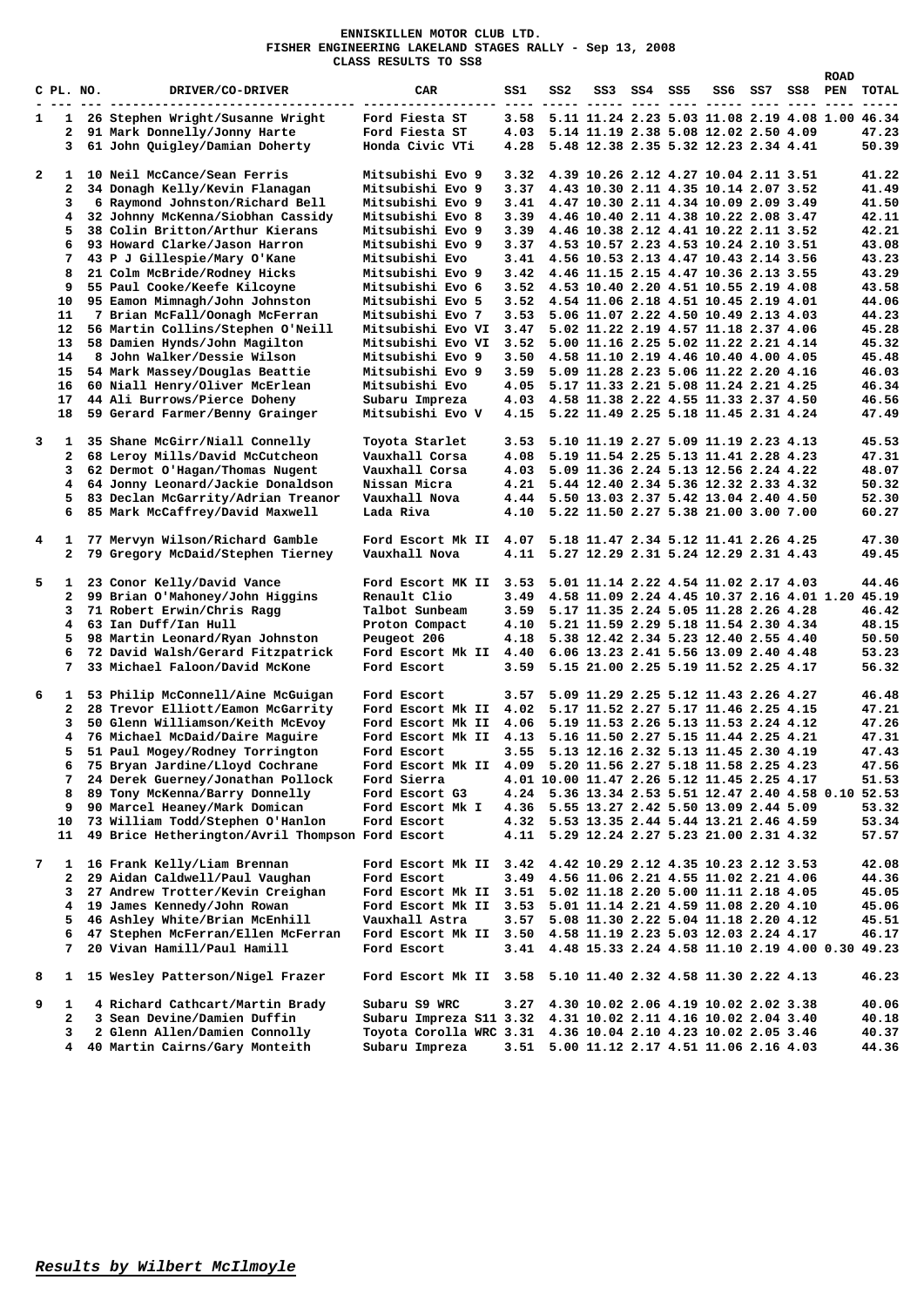## **ENNISKILLEN MOTOR CLUB LTD. FISHER ENGINEERING LAKELAND STAGES RALLY - Sep 13, 2008 RESULTS BY COMPETITOR NUMBER**

|     |                                        |              |                     |      |                 |                                                 |         |     |     |      | <b>ROAD</b> |       |
|-----|----------------------------------------|--------------|---------------------|------|-----------------|-------------------------------------------------|---------|-----|-----|------|-------------|-------|
| NO. | DRIVER/CO-DRIVER                       | CГ           | CAR                 | SS1. | ss2             | SS 3                                            | SS4 SS5 | SS6 | SS7 | SS 8 | PEN         | TOTAL |
|     |                                        |              |                     |      |                 |                                                 |         |     |     |      |             |       |
|     |                                        |              |                     |      |                 |                                                 |         |     |     |      |             |       |
|     | 1 Conor McCloskey/Francis Regan        | 9            | Ford Focus WRC      |      | 3.31 4.35 10.04 |                                                 |         |     |     |      |             |       |
|     | 2 Glenn Allen/Damien Connolly          | 9            | Toyota Corolla WRC  | 3.31 |                 | 4.36 10.04 2.10 4.23 10.02 2.05 3.46            |         |     |     |      |             | 40.37 |
|     | 3 Sean Devine/Damien Duffin            | 9            | Subaru Impreza S11  | 3.32 |                 | 4.31 10.02 2.11 4.16 10.02 2.04 3.40            |         |     |     |      |             | 40.18 |
|     | 4 Richard Cathcart/Martin Brady        | 9            | Subaru S9 WRC       | 3.27 |                 | 4.30 10.02 2.06 4.19 10.02 2.02 3.38            |         |     |     |      |             | 40.06 |
|     |                                        |              |                     |      |                 |                                                 |         |     |     |      |             |       |
|     | 6 Raymond Johnston/Richard Bell        | 2            | Mitsubishi Evo 9    | 3.41 |                 | 4.47 10.30 2.11 4.34 10.09 2.09 3.49            |         |     |     |      |             | 41.50 |
|     | 7 Brian McFall/Oonagh McFerran         | 2            | Mitsubishi Evo 7    | 3.53 |                 | 5.06 11.07 2.22 4.50 10.49 2.13 4.03            |         |     |     |      |             | 44.23 |
|     | 8 John Walker/Dessie Wilson            | 2            | Mitsubishi Evo 9    | 3.50 |                 | 4.58 11.10 2.19 4.46 10.40 4.00 4.05            |         |     |     |      |             | 45.48 |
|     |                                        |              |                     |      |                 |                                                 |         |     |     |      |             |       |
|     | 9 Trevor Ferguson/Patrick Gallagher 2  |              | Subaru Impreza N12  | 3.51 | 5.04            |                                                 |         |     |     |      |             |       |
|     | 10 Neil McCance/Sean Ferris            | 2            | Mitsubishi Evo 9    | 3.32 |                 | 4.39 10.26 2.12 4.27 10.04 2.11 3.51            |         |     |     |      |             | 41.22 |
|     | 12 Emma McKinstry/Kenny Hull           | 9            | Subaru Impreza      | 3.48 | 6.57            |                                                 |         |     |     |      |             |       |
|     | 14 Seamus Devine/Niall McShea          | 9            | Subaru S9 WRC       | 3.51 |                 |                                                 |         |     |     |      |             |       |
|     |                                        |              |                     |      |                 |                                                 |         |     |     |      |             |       |
|     | 15 Wesley Patterson/Nigel Frazer       | 8            | Ford Escort Mk II   | 3.58 |                 | 5.10 11.40 2.32 4.58 11.30 2.22 4.13            |         |     |     |      |             | 46.23 |
|     | 16 Frank Kelly/Liam Brennan            | 7            | Ford Escort Mk II   | 3.42 |                 | 4.42 10.29 2.12 4.35 10.23 2.12 3.53            |         |     |     |      |             | 42.08 |
|     | 17 Adrian Hetherington/Gary Nolan      | 7            | Ford Escort Mk II   | 3.38 |                 | 4.44 10.21 2.14 4.40                            |         |     |     |      |             |       |
|     |                                        |              |                     |      |                 |                                                 |         |     |     |      |             |       |
|     | 19 James Kennedy/John Rowan            | 7            | Ford Escort Mk II   | 3.53 |                 | 5.01 11.14 2.21 4.59 11.08 2.20 4.10            |         |     |     |      |             | 45.06 |
|     | 20 Vivan Hamill/Paul Hamill            | 7            | Ford Escort         | 3.41 |                 | 4.48 15.33 2.24 4.58 11.10 2.19 4.00 0.30 49.23 |         |     |     |      |             |       |
|     | 21 Colm McBride/Rodney Hicks           | 2            | Mitsubishi Evo 9    | 3.42 |                 | 4.46 11.15 2.15 4.47 10.36 2.13 3.55            |         |     |     |      |             | 43.29 |
|     | 22 Paul McShea/Stephen Griffith        | 8            | Ford Orion          | 3.54 |                 | 4.56 10.48 2.34                                 |         |     |     |      |             |       |
|     |                                        |              |                     |      |                 |                                                 |         |     |     |      |             |       |
|     | 23 Conor Kelly/David Vance             | 5            | Ford Escort MK II   | 3.53 |                 | 5.01 11.14 2.22 4.54 11.02 2.17 4.03            |         |     |     |      |             | 44.46 |
|     | 24 Derek Guerney/Jonathan Pollock      | 6            | Ford Sierra         |      |                 | 4.01 10.00 11.47 2.26 5.12 11.45 2.25 4.17      |         |     |     |      |             | 51.53 |
|     | 25 Alastair Fisher/Barry McNulty       | 2            | Mitsubishi Evo 9    |      |                 |                                                 |         |     |     |      |             |       |
|     | 26 Stephen Wright/Susanne Wright       | 1            | Ford Fiesta ST      | 3.58 |                 | 5.11 11.24 2.23 5.03 11.08 2.19 4.08 1.00 46.34 |         |     |     |      |             |       |
|     |                                        |              |                     |      |                 |                                                 |         |     |     |      |             |       |
|     | 27 Andrew Trotter/Kevin Creighan       | 7            | Ford Escort Mk II   | 3.51 |                 | 5.02 11.18 2.20 5.00 11.11 2.18 4.05            |         |     |     |      |             | 45.05 |
|     | 28 Trevor Elliott/Eamon McGarrity      | 6            | Ford Escort Mk II   | 4.02 |                 | 5.17 11.52 2.27 5.17 11.46 2.25 4.15            |         |     |     |      |             | 47.21 |
|     | 29 Aidan Caldwell/Paul Vaughan         | 7            | Ford Escort         | 3.49 |                 | 4.56 11.06 2.21 4.55 11.02 2.21 4.06            |         |     |     |      |             | 44.36 |
|     |                                        |              |                     |      |                 |                                                 |         |     |     |      |             |       |
|     | 31 Paul Ward/Peter Ward                | 2            | Subaru Impreza      | 3.42 |                 | 4.48 10.43 2.34 4.44 10.35                      |         |     |     |      |             |       |
|     | 32 Johnny McKenna/Siobhan Cassidy      | 2            | Mitsubishi Evo 8    | 3.39 |                 | 4.46 10.40 2.11 4.38 10.22 2.08 3.47            |         |     |     |      |             | 42.11 |
|     | 33 Michael Faloon/David McKone         | 5            | Ford Escort         | 3.59 |                 | 5.15 21.00 2.25 5.19 11.52 2.25 4.17            |         |     |     |      |             | 56.32 |
|     |                                        |              |                     |      |                 |                                                 |         |     |     |      |             |       |
|     | 34 Donagh Kelly/Kevin Flanagan         | 2            | Mitsubishi Evo 9    | 3.37 |                 | 4.43 10.30 2.11 4.35 10.14 2.07 3.52            |         |     |     |      |             | 41.49 |
|     | 35 Shane McGirr/Niall Connelly         | з            | Toyota Starlet      | 3.53 |                 | 5.10 11.19 2.27 5.09 11.19 2.23 4.13            |         |     |     |      |             | 45.53 |
|     | 36 Gregory Shaw/Fergal Shaw            | 2            | Subaru Impreza      | 3.52 | 4.57            |                                                 |         |     |     |      |             |       |
|     |                                        |              |                     |      |                 |                                                 |         |     |     |      |             |       |
|     | 37 John Bustard/Robert McKelvey        | 2            | Mitsubishi Evo      | 3.44 |                 | 5.50 11.02 2.30                                 |         |     |     |      |             |       |
|     | 38 Colin Britton/Arthur Kierans        | $\mathbf{z}$ | Mitsubishi Evo 9    | 3.39 |                 | 4.46 10.38 2.12 4.41 10.22 2.11 3.52            |         |     |     |      |             | 42.21 |
|     | 39 David Crossen/Roisin Boyd           | 2            | Mitsubishi Evo VIII |      |                 |                                                 |         |     |     |      |             |       |
|     | 40 Martin Cairns/Gary Monteith         | 9            | Subaru Impreza      |      |                 | 3.51 5.00 11.12 2.17 4.51 11.06 2.16 4.03       |         |     |     |      |             | 44.36 |
|     |                                        |              |                     |      |                 |                                                 |         |     |     |      |             |       |
|     | 41 John Cairns/James Cairns            | 9            | Subaru Impreza      |      |                 |                                                 |         |     |     |      |             |       |
|     | 42 Gary McBrien/Alan McNutt            | 9            | Mitsubishi Evo 6    | 3.54 |                 | 5.01 12.15 2.43                                 |         |     |     |      |             |       |
|     | 43 P J Gillespie/Mary O'Kane           | 2            | Mitsubishi Evo      | 3.41 |                 | 4.56 10.53 2.13 4.47 10.43 2.14 3.56            |         |     |     |      |             | 43.23 |
|     |                                        |              |                     |      |                 |                                                 |         |     |     |      |             |       |
|     | 44 Ali Burrows/Pierce Doheny           | 2            | Subaru Impreza      |      |                 | 4.03 4.58 11.38 2.22 4.55 11.33 2.37 4.50       |         |     |     |      |             | 46.56 |
|     | 45 Pat O'Connell/Mark Wiley            | 2            | Mitsubishi Evo 7    | 3.39 | 4.47            |                                                 |         |     |     |      |             |       |
|     | 46 Ashley White/Brian McEnhill         | 7            | Vauxhall Astra      | 3.57 |                 | 5.08 11.30 2.22 5.04 11.18 2.20 4.12            |         |     |     |      |             | 45.51 |
|     | 47 Stephen McFerran/Ellen McFerran     | 7            | Ford Escort Mk II   | 3.50 |                 | 4.58 11.19 2.23 5.03 12.03 2.24 4.17            |         |     |     |      |             | 46.17 |
|     |                                        |              |                     |      |                 |                                                 |         |     |     |      |             |       |
|     | 48 Niall Devine/Robert McDaid          | 7            | Ford Escort         | 3.49 | 4.52            |                                                 |         |     |     |      |             |       |
|     | 49 Brice Hetherington/Avril Thompson 6 |              | Ford Escort         | 4.11 |                 | 5.29 12.24 2.27 5.23 21.00 2.31 4.32            |         |     |     |      |             | 57.57 |
|     | 50 Glenn Williamson/Keith McEvoy       | 6            | Ford Escort Mk II   | 4.06 |                 | 5.19 11.53 2.26 5.13 11.53 2.24 4.12            |         |     |     |      |             | 47.26 |
|     |                                        |              |                     |      |                 |                                                 |         |     |     |      |             |       |
|     | 51 Paul Mogey/Rodney Torrington        | 6            | Ford Escort         | 3.55 |                 | 5.13 12.16 2.32 5.13 11.45 2.30 4.19            |         |     |     |      |             | 47.43 |
|     | 53 Philip McConnell/Aine McGuigan      | 6            | Ford Escort         |      |                 | 3.57 5.09 11.29 2.25 5.12 11.43 2.26 4.27       |         |     |     |      |             | 46.48 |
|     | 54 Mark Massey/Douglas Beattie         | 2            | Mitsubishi Evo 9    | 3.59 |                 | 5.09 11.28 2.23 5.06 11.22 2.20 4.16            |         |     |     |      |             | 46.03 |
|     | 55 Paul Cooke/Keefe Kilcoyne           | 2            | Mitsubishi Evo 6    | 3.52 |                 | 4.53 10.40 2.20 4.51 10.55 2.19 4.08            |         |     |     |      |             | 43.58 |
|     |                                        |              |                     |      |                 |                                                 |         |     |     |      |             |       |
|     | 56 Martin Collins/Stephen O'Neill      | 2            | Mitsubishi Evo VI   | 3.47 |                 | 5.02 11.22 2.19 4.57 11.18 2.37 4.06            |         |     |     |      |             | 45.28 |
|     | 57 Martin McAteer/Ryan McDaid          | 2            | Mitsubishi Evo IV   | 4.05 |                 | 5.15 11.35                                      |         |     |     |      |             |       |
|     | 58 Damien Hynds/John Magilton          | 2            | Mitsubishi Evo VI   | 3.52 |                 | 5.00 11.16 2.25 5.02 11.22 2.21 4.14            |         |     |     |      |             | 45.32 |
|     |                                        |              |                     |      |                 |                                                 |         |     |     |      |             |       |
|     | 59 Gerard Farmer/Benny Grainger        | 2            | Mitsubishi Evo V    | 4.15 |                 | 5.22 11.49 2.25 5.18 11.45 2.31 4.24            |         |     |     |      |             | 47.49 |
|     | 60 Niall Henry/Oliver McErlean         | 2            | Mitsubishi Evo      | 4.05 |                 | 5.17 11.33 2.21 5.08 11.24 2.21 4.25            |         |     |     |      |             | 46.34 |
|     | 61 John Quigley/Damian Doherty         | 1            | Honda Civic VTi     | 4.28 |                 | 5.48 12.38 2.35 5.32 12.23 2.34 4.41            |         |     |     |      |             | 50.39 |
|     | 62 Dermot O'Hagan/Thomas Nugent        | 3            | Vauxhall Corsa      | 4.03 |                 | 5.09 11.36 2.24 5.13 12.56 2.24 4.22            |         |     |     |      |             | 48.07 |
|     |                                        | 5            | Proton Compact      |      |                 |                                                 |         |     |     |      |             |       |
|     | 63 Ian Duff/Ian Hull                   |              |                     | 4.10 |                 | 5.21 11.59 2.29 5.18 11.54 2.30 4.34            |         |     |     |      |             | 48.15 |
|     | 64 Jonny Leonard/Jackie Donaldson      | 3            | Nissan Micra        | 4.21 |                 | 5.44 12.40 2.34 5.36 12.32 2.33 4.32            |         |     |     |      |             | 50.32 |
|     | 65 Oran Donnelly/Paul Hughes           | 3            | Ford Fiesta         | 3.59 | 5.05            |                                                 |         |     |     |      |             |       |
|     | 66 Stephen Dickson/Wendy Blackledge    | 5            | Vauxhall Corsa      | 3.54 |                 | 5.04 11.19 2.22 5.00 11.23 2.21                 |         |     |     |      |             |       |
|     |                                        | 5            |                     | 4.14 |                 |                                                 |         |     |     |      |             |       |
|     | 67 Gary Mills/Richard Honeyford        |              | Peugeot 106         |      |                 |                                                 |         |     |     |      |             |       |
|     | 68 Leroy Mills/David McCutcheon        | 3            | Vauxhall Corsa      | 4.08 |                 | 5.19 11.54 2.25 5.13 11.41 2.28 4.23            |         |     |     |      |             | 47.31 |
|     | 69 Ruairi McGarrity/Ciaran McAnery     | 5            | Peugeot 106 GTi     | 4.05 |                 | 5.24 12.30 2.28 5.14 12.08 2.29                 |         |     |     |      |             |       |
|     | 70 William Smith/Harold McCallister    | 5            | Honda Civic         | 3.59 |                 | 5.13 11.35 2.24                                 |         |     |     |      |             |       |
|     |                                        |              |                     |      |                 |                                                 |         |     |     |      |             |       |
|     | 71 Robert Erwin/Chris Ragg             | 5            | Talbot Sunbeam      | 3.59 |                 | 5.17 11.35 2.24 5.05 11.28 2.26 4.28            |         |     |     |      |             | 46.42 |
|     | 72 David Walsh/Gerard Fitzpatrick      | 5            | Ford Escort Mk II   | 4.40 |                 | 6.06 13.23 2.41 5.56 13.09 2.40 4.48            |         |     |     |      |             | 53.23 |
|     | 73 William Todd/Stephen O'Hanlon       | 6            | Ford Escort         | 4.32 |                 | 5.53 13.35 2.44 5.44 13.21 2.46 4.59            |         |     |     |      |             | 53.34 |
|     | 74 Eamon Doherty/Joe Agnew             | 6            | Ford Escort Mk II   | 4.09 |                 | 5.25 12.16                                      |         |     |     |      |             |       |
|     |                                        |              |                     |      |                 |                                                 |         |     |     |      |             |       |
|     | 75 Bryan Jardine/Lloyd Cochrane        | 6            | Ford Escort Mk II   | 4.09 |                 | 5.20 11.56 2.27 5.18 11.58 2.25 4.23            |         |     |     |      |             | 47.56 |
|     | 76 Michael McDaid/Daire Maguire        | 6            | Ford Escort Mk II   | 4.13 |                 | 5.16 11.50 2.27 5.15 11.44 2.25 4.21            |         |     |     |      |             | 47.31 |
|     | 77 Mervyn Wilson/Richard Gamble        | 4            | Ford Escort Mk II   | 4.07 |                 | 5.18 11.47 2.34 5.12 11.41 2.26 4.25            |         |     |     |      |             | 47.30 |
|     |                                        |              |                     |      |                 |                                                 |         |     |     |      |             |       |
|     | 79 Gregory McDaid/Stephen Tierney      | 4            | Vauxhall Nova       | 4.11 |                 | 5.27 12.29 2.31 5.24 12.29 2.31 4.43            |         |     |     |      |             | 49.45 |
|     | 80 Darragh Kelly/Leon Jordan           | 4            | Peugeot 205         | 4.19 |                 | 5.32 12.16 2.32                                 |         |     |     |      |             |       |
|     | 81 Hubert Valkenborghs/Danny Cannon    | 4            | Talbot Sunbeam      | 4.20 |                 | 5.28 12.03 2.43 5.28                            |         |     |     |      |             |       |
|     | 83 Declan McGarrity/Adrian Treanor     | 3            | Vauxhall Nova       | 4.44 |                 | 5.50 13.03 2.37 5.42 13.04 2.40 4.50            |         |     |     |      |             | 52.30 |
|     |                                        |              |                     |      |                 |                                                 |         |     |     |      |             |       |
|     | 84 Shane Timoney/Patrick McCrudden     | 3            | Ford Puma           | 4.52 |                 |                                                 |         |     |     |      |             |       |
|     | 85 Mark McCaffrey/David Maxwell        | 3            | Lada Riva           | 4.10 |                 | 5.22 11.50 2.27 5.38 21.00 3.00 7.00            |         |     |     |      |             | 60.27 |
|     | 86 Enda McLaughlin/Declan Tynan        | 3            | Ford Escort Mk II   | 4.18 |                 | 5.34 12.36 2.30 5.16 12.21 2.26                 |         |     |     |      |             |       |
|     | 87 Kevin Farrell/Kris Farrell          | 6            | Ford Escort         |      |                 |                                                 |         |     |     |      |             |       |
|     |                                        |              |                     |      |                 |                                                 |         |     |     |      |             |       |
|     | 88 Eamon Corrigan/John Gilroy          | 6            | Ford Escort         | 6.00 |                 | 5.52 12.51 2.44 5.51                            |         |     |     |      | 1.20        |       |
|     | 89 Tony McKenna/Barry Donnelly         | 6            | Ford Escort G3      | 4.24 |                 | 5.36 13.34 2.53 5.51 12.47 2.40 4.58 0.10 52.53 |         |     |     |      |             |       |
|     | 90 Marcel Heaney/Mark Domican          | 6            | Ford Escort Mk I    |      |                 | 4.36 5.55 13.27 2.42 5.50 13.09 2.44 5.09       |         |     |     |      |             | 53.32 |